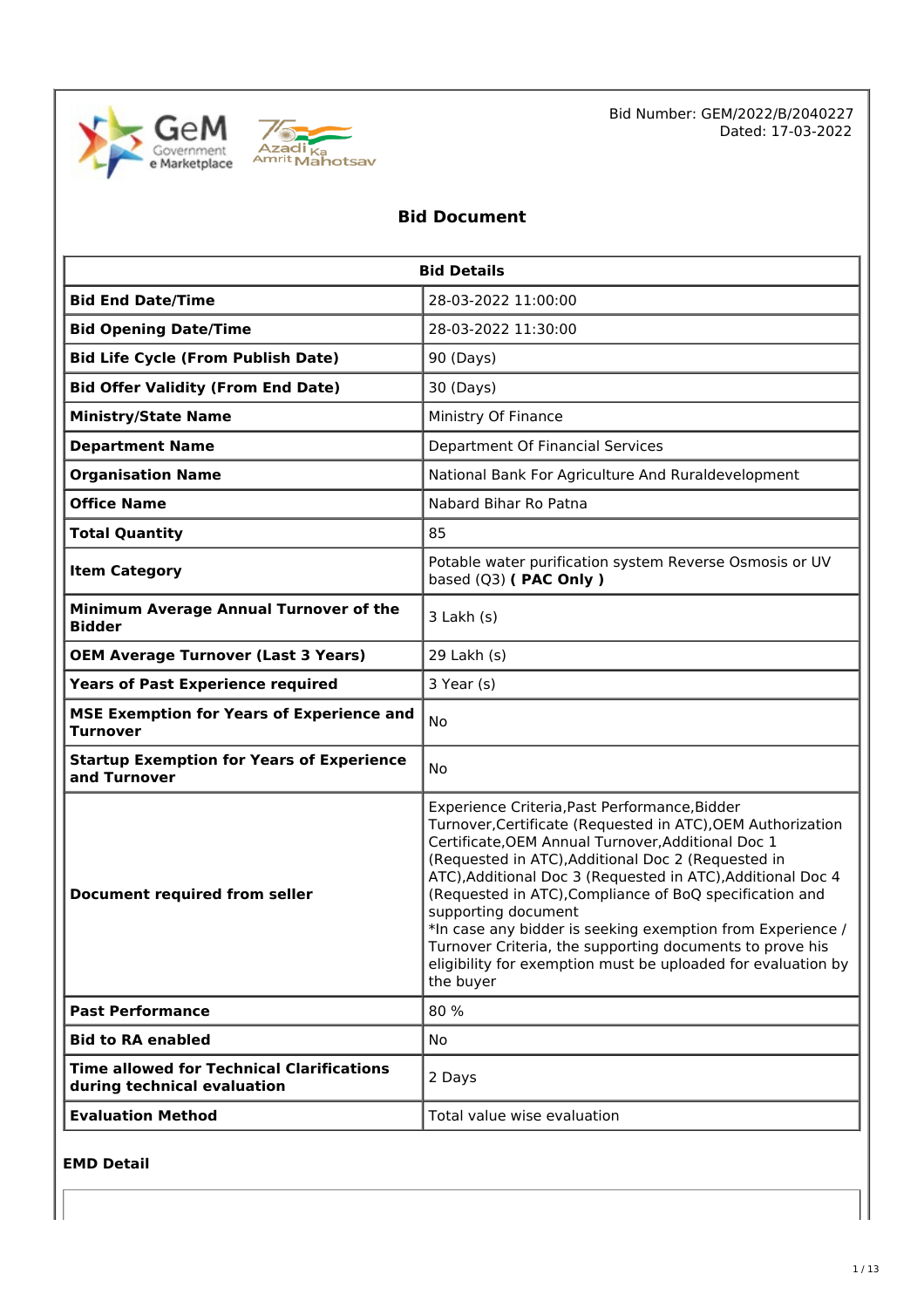| Advisory Bank     | ll AXIS BANK LTD |
|-------------------|------------------|
| EMD Percentage(%) | 5.00             |
| l EMD Amount      | 36121            |

## **ePBG Detail**

| Advisory Bank                       | ll AXIS BANK LTD |
|-------------------------------------|------------------|
| ePBG Percentage(%)                  | 5.00             |
| Duration of ePBG required (Months). | 24               |

(a). EMD EXEMPTION: The bidder seeking EMD exemption, must submit the valid supporting document for the relevant category as per GeM GTC with the bid. Under MSE category, only manufacturers for goods and Service Providers for Services are eligible for exemption from EMD. Traders are excluded from the purview of this Policy.

(b). EMD & Performance security should be in favour of Beneficiary, wherever it is applicable.

## **Beneficiary:**

Manager NABARD BIHAR RO PATNA, Department of Financial Services, National Bank for Agriculture and RuralDevelopment, Ministry of Finance (Kameshwar Singh)

## **Splitting**

Bid splitting not applied.

## **MII Purchase Preference**

| 'I MIL<br>Preference<br>Purchase | . |
|----------------------------------|---|
|                                  |   |

## **MSE Purchase Preference**

| II MSE<br>Drotoronco<br>$- - - -$<br>rence<br>Purchase<br>∟טוי<br>. | $\mathsf{v}_{\mathsf{A}}$<br>. |
|---------------------------------------------------------------------|--------------------------------|
|---------------------------------------------------------------------|--------------------------------|

#### **Details of the Competent Authority approval for PAC**

Competent Authority Approval document for PAC : View Document

| Name of Competent Authority                              | Amitabh Mohan          |
|----------------------------------------------------------|------------------------|
| Designation of Competent Authority                       | Dy General Manager     |
| Office / Department / Division of Competent<br>Authority | <b>NABARD RO BIHAR</b> |
| CA Approval Number                                       |                        |
| Competent Authority Approval Date                        | 2022-03-17 00:00:00    |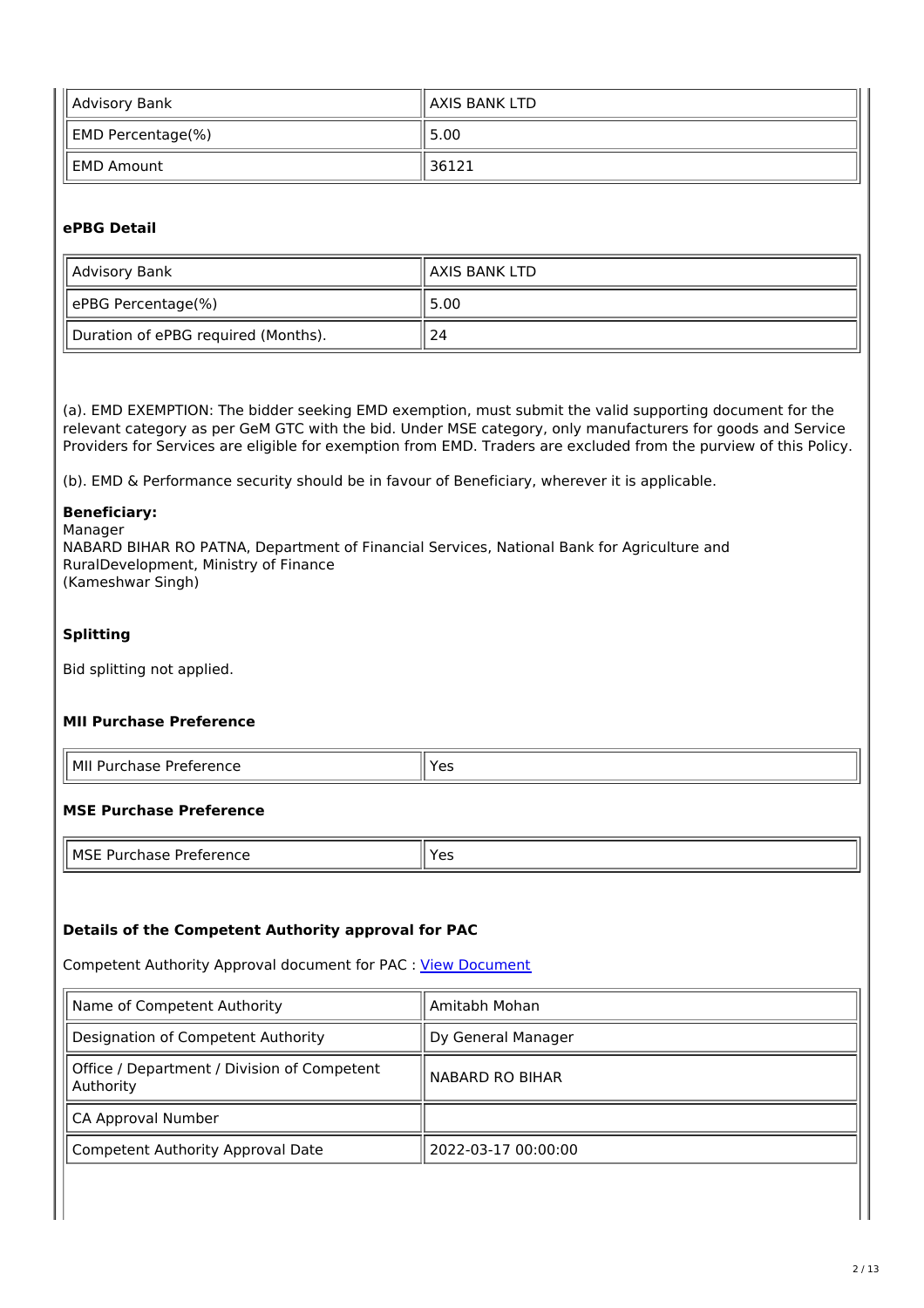1. The minimum average annual financial turnover of the bidder during the last three years, ending on 31st March of the previous financial year, should be as indicated above in the bid document. Documentary evidence in the form of certified Audited Balance Sheets of relevant periods or a certificate from the Chartered Accountant / Cost Accountant indicating the turnover details for the relevant period shall be uploaded with the bid. In case the date of constitution / incorporation of the bidder is less than 3-year-old, the average turnover in respect of the completed financial years after the date of constitution shall be taken into account for this criteria.

2. Experience Criteria: In respect of the filter applied for experience criteria, the Bidder or its OEM {themselves or through reseller(s)} should have regularly, manufactured and supplied same or similar Category Products to any Central / State Govt Organization / PSU / Public Listed Company for number of Financial years as indicated above in the bid document before the bid opening date. Copies of relevant contracts to be submitted along with bid in support of having supplied some quantity during each of the Financial year. In case of bunch bids, the category of primary product having highest value should meet this criterion.

3. OEM Turn Over Criteria: The minimum average annual financial turnover of the OEM of the offered product during the last three years, ending on 31st March of the previous financial year, should be as indicated in the bid document. Documentary evidence in the form of certified Audited Balance Sheets of relevant periods or a certificate from the Chartered Accountant / Cost Accountant indicating the turnover details for the relevant period shall be uploaded with the bid. In case the date of constitution / incorporation of the OEM is less than 3 year old, the average turnover in respect of the completed financial years after the date of constitution shall be taken into account for this criteria.

4. Preference to Make In India products (For bids < 200 Crore):Preference shall be given to Class 1 local supplier as defined in public procurement (Preference to Make in India), Order 2017 as amended from time to time and its subsequent Orders/Notifications issued by concerned Nodal Ministry for specific Goods/Products. The minimum local content to qualify as a Class 1 local supplier is denoted in the bid document. If the bidder wants to avail the Purchase preference, the bidder must upload a certificate from the OEM regarding the percentage of the local content and the details of locations at which the local value addition is made along with their bid, failing which no purchase preference shall be granted. In case the bid value is more than Rs 10 Crore, the declaration relating to percentage of local content shall be certified by the statutory auditor or cost auditor, if the OEM is a company and by a practicing cost accountant or a chartered accountant for OEMs other than companies as per the Public Procurement (preference to Make-in -India) order 2017 dated 04.06.2020. Only Class-I and Class-II Local suppliers as per MII order dated 4.6.2020 will be eligible to bid. Non - Local suppliers as per MII order dated 04.06.2020 are not eligible to participate. However, eligible micro and small enterprises will be allowed to participate .In case Buyer has selected Purchase preference to Micro and Small Enterprises clause in the bid, the same will get precedence over this clause.

5. Purchase preference to Micro and Small Enterprises (MSEs): Purchase preference will be given to MSEs as defined in Public Procurement Policy for Micro and Small Enterprises (MSEs) Order, 2012 dated 23.03.2012 issued by Ministry of Micro, Small and Medium Enterprises and its subsequent Orders/Notifications issued by concerned Ministry. If the bidder wants to avail the Purchase preference, the bidder must be the manufacturer of the offered product in case of bid for supply of goods. Traders are excluded from the purview of Public Procurement Policy for Micro and Small Enterprises. In respect of bid for Services, the bidder must be the Service provider of the offered Service. Relevant documentary evidence in this regard shall be uploaded along with the bid in respect of the offered product or service. If L-1 is not an MSE and MSE Seller (s) has/have quoted price within L-1+ 15% (Selected by Buyer)of margin of purchase preference /price band defined in relevant policy, such Seller shall be given opportunity to match L-1 price and contract will be awarded for 25%(selected by Buyer) percentage of total QUANTITY.

6. Past Performance: The Bidder or its OEM {themselves or through re-seller(s)} should have supplied same or similar Category Products for 80% of bid quantity, in at least one of the last three Financial years before the bid opening date to any Central / State Govt Organization / PSU / Public Listed Company. Copies of relevant contracts (proving supply of cumulative order quantity in any one financial year) to be submitted along with bid in support of quantity supplied in the relevant Financial year. In case of bunch bids, the category related to primary product having highest bid value should meet this criterion.

## **Potable Water Purification System Reverse Osmosis Or UV Based ( 85 pieces ) ( Under PAC )**

## **(Minimum 50% Local content required for qualifying as Class 1 Local Supplier)**

| . | $M =$<br>---<br>Mari | ---- |
|---|----------------------|------|
|---|----------------------|------|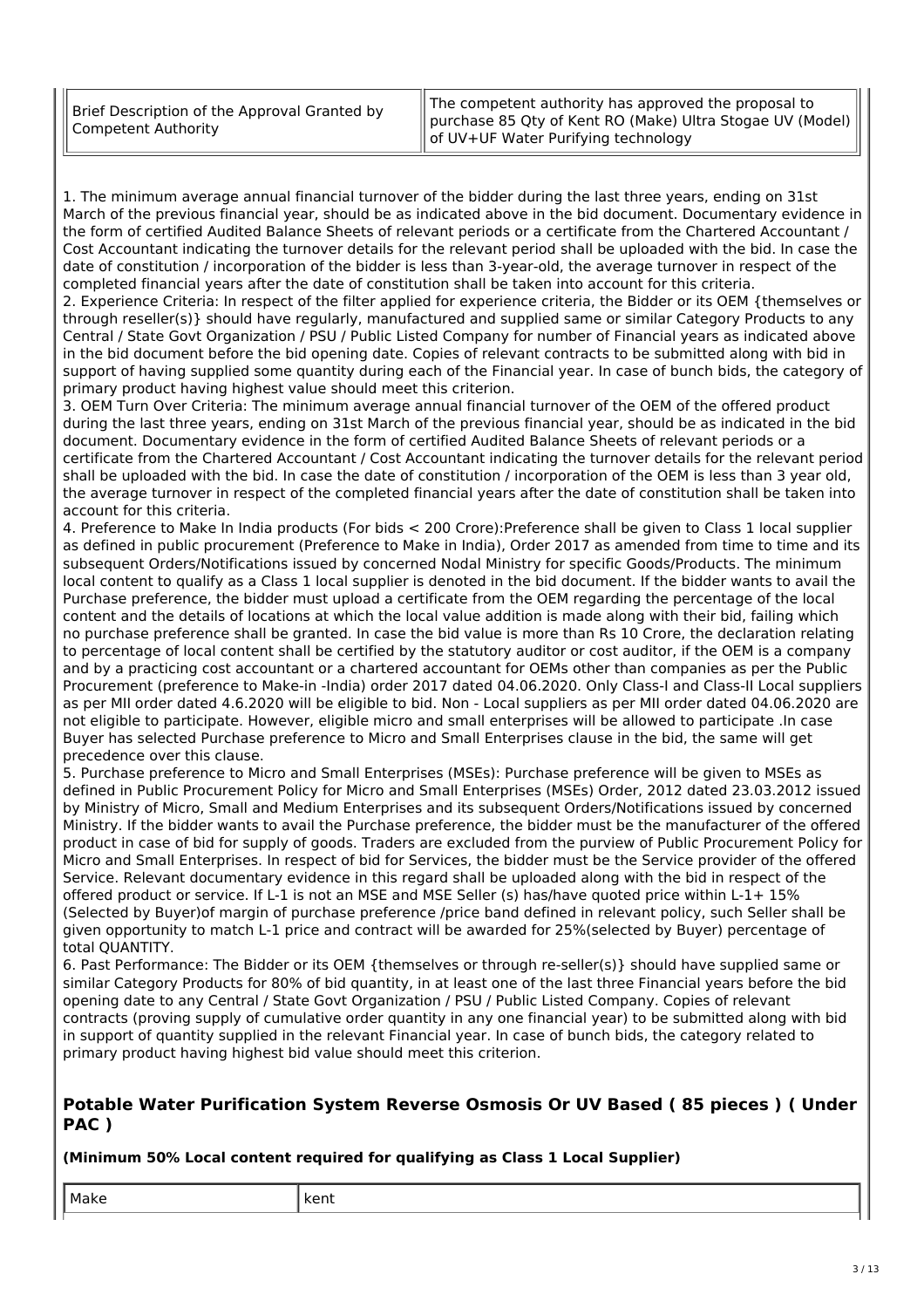Model **Model** kentultrastorage

Brand Type **Registered Brand** 

## **Technical Specifications**

# \* As per GeM Category Specification

| <b>Specification</b>      | <b>Specification Name</b>                                                                                             | <b>Bid Requirement (Allowed Values)</b>                                          |
|---------------------------|-----------------------------------------------------------------------------------------------------------------------|----------------------------------------------------------------------------------|
| <b>Standards</b>          | Certification for the product                                                                                         | <b>CE</b>                                                                        |
|                           | <b>Manufacturers Quality</b><br><b>System Certifications</b>                                                          | ISO 9001:2015                                                                    |
|                           | <b>Manufacturers Environment</b><br><b>Management System</b><br><b>Certifications</b>                                 | ISO 14001:2004                                                                   |
|                           | <b>Manufacturers Health and</b><br><b>Safety Management System</b><br><b>Certifications</b>                           | ISO 18001:2007                                                                   |
| Performance<br>Parameters | <b>Maximum Input Water TDS</b><br>allowed to the system                                                               | 1000                                                                             |
|                           | <b>Type of water purification</b><br>technology                                                                       | $UV+UF$                                                                          |
|                           | <b>Operation</b>                                                                                                      | Fully automatic with auto cut off                                                |
|                           | <b>Ultraviolet (UV) LAMP</b>                                                                                          | Yes                                                                              |
|                           | <b>Conformity to Standard for</b><br><b>Ultraviolet system</b>                                                        | IS 14724 (latest) for water purification system with<br>Ultraviolet disinfection |
|                           | <b>Recovery at 27 degree</b><br>Centigrade                                                                            | $25 - 35$                                                                        |
|                           | <b>Filtration Capacity in liter/</b><br>hour                                                                          | 50                                                                               |
|                           | <b>Provision of Arsenic</b><br>removal                                                                                | Yes                                                                              |
|                           | <b>Provision of Floride removal</b>                                                                                   | Yes                                                                              |
|                           | <b>Provision of Chloride</b><br>removal                                                                               | Yes                                                                              |
|                           | Alkaline filter                                                                                                       | No                                                                               |
|                           | <b>Storage tank</b>                                                                                                   | Inbuilt                                                                          |
|                           | Type of out put water<br><b>Storage Tank</b>                                                                          | <b>ABS Food Grade</b>                                                            |
|                           | <b>Storage Tank Capacity</b><br>(storage tank external for<br>higher capacity if required<br>to be arranged by buyer) | 8ltr                                                                             |
|                           | Minimum inlet pressure                                                                                                | 0.3 KG/CM2                                                                       |
|                           | <b>Maximum inlet temperature</b>                                                                                      | 35 DEGREE                                                                        |
|                           | Digital display                                                                                                       | No                                                                               |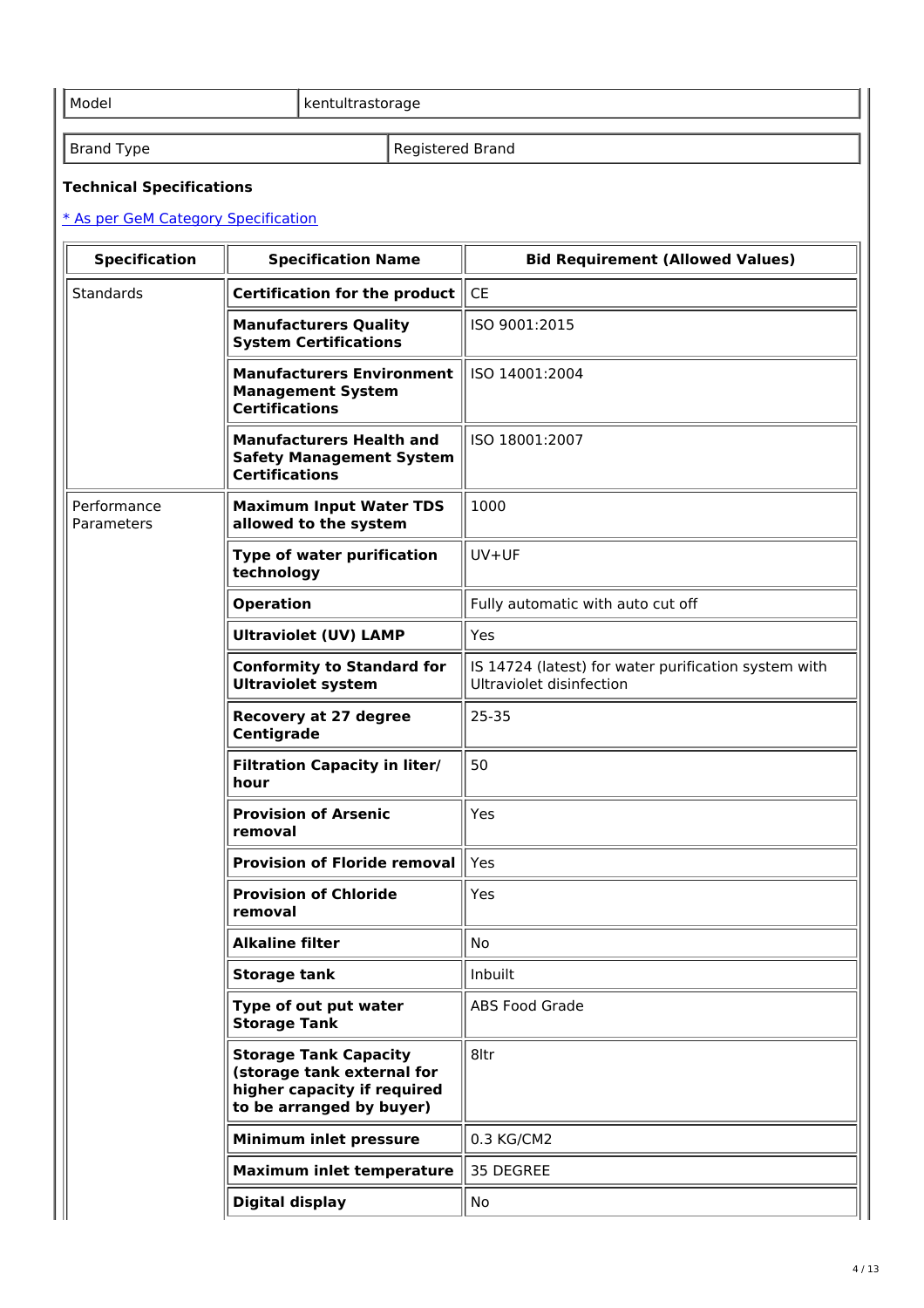| <b>Specification</b>        | <b>Specification Name</b>                                                                                    | <b>Bid Requirement (Allowed Values)</b> |
|-----------------------------|--------------------------------------------------------------------------------------------------------------|-----------------------------------------|
|                             | <b>Real time TDS display</b>                                                                                 | No                                      |
|                             | <b>Real time pH Display</b>                                                                                  | No                                      |
|                             | <b>High pressure pump</b>                                                                                    | Yes                                     |
|                             | <b>Raw water/Chemical Raw</b><br>water/Chemical Cleaning<br><b>PUMP</b>                                      | <b>No</b>                               |
|                             | <b>Micron Filter</b>                                                                                         | Yes                                     |
|                             | <b>Total Dissolved Solids</b><br><b>Removal Percentage from</b><br><b>RO Membrane</b>                        | 90%                                     |
|                             | <b>Particulate Filter Porosity</b>                                                                           | 5 micron                                |
|                             | <b>Pressure vessel Sand Filter</b>                                                                           | No                                      |
|                             | <b>Pressure vessel carbon</b><br><b>Filter</b>                                                               | <b>No</b>                               |
|                             | <b>Pressure Vessel Dual Media</b><br><b>Filter</b>                                                           | No                                      |
|                             | <b>Membrane Housing</b>                                                                                      | Yes                                     |
|                             | <b>Body of filter</b>                                                                                        | ABS Food grade                          |
|                             | <b>Auto cut</b>                                                                                              | Yes                                     |
|                             | <b>Number of candles</b>                                                                                     | $\overline{2}$                          |
|                             | <b>Power supply</b>                                                                                          | 230 Volt single phase                   |
|                             | <b>Installation Type</b>                                                                                     | Wall mounted                            |
| Miscellaneous<br>Parameters | <b>Warranty in years including</b><br>replacement of filters<br>Sediment & carbon twice a<br>year)           | $\mathbf{1}$                            |
|                             | <b>Warranty in years free</b><br>replacement of machine                                                      | <b>NA</b>                               |
|                             | Antiscalant- where silica is<br>up to 10 ppm/where Mica is<br>up to 100 ppm                                  | Yes                                     |
|                             | <b>Availabilty of type test Test</b><br><b>REPORT for Filtering Size of</b><br>micron Particles              | Yes                                     |
|                             | <b>Availability of test report</b><br>from Govt/NABL/ilac Lab<br>(Design Evalution Report as<br>per IS:14724 | Yes                                     |
|                             | <b>Availability of toll free</b><br>centers for customer<br>support                                          | Yes                                     |
|                             | <b>Installation and</b><br><b>Commissioning inclusive in</b><br>the scope of Supply*                         | Yes                                     |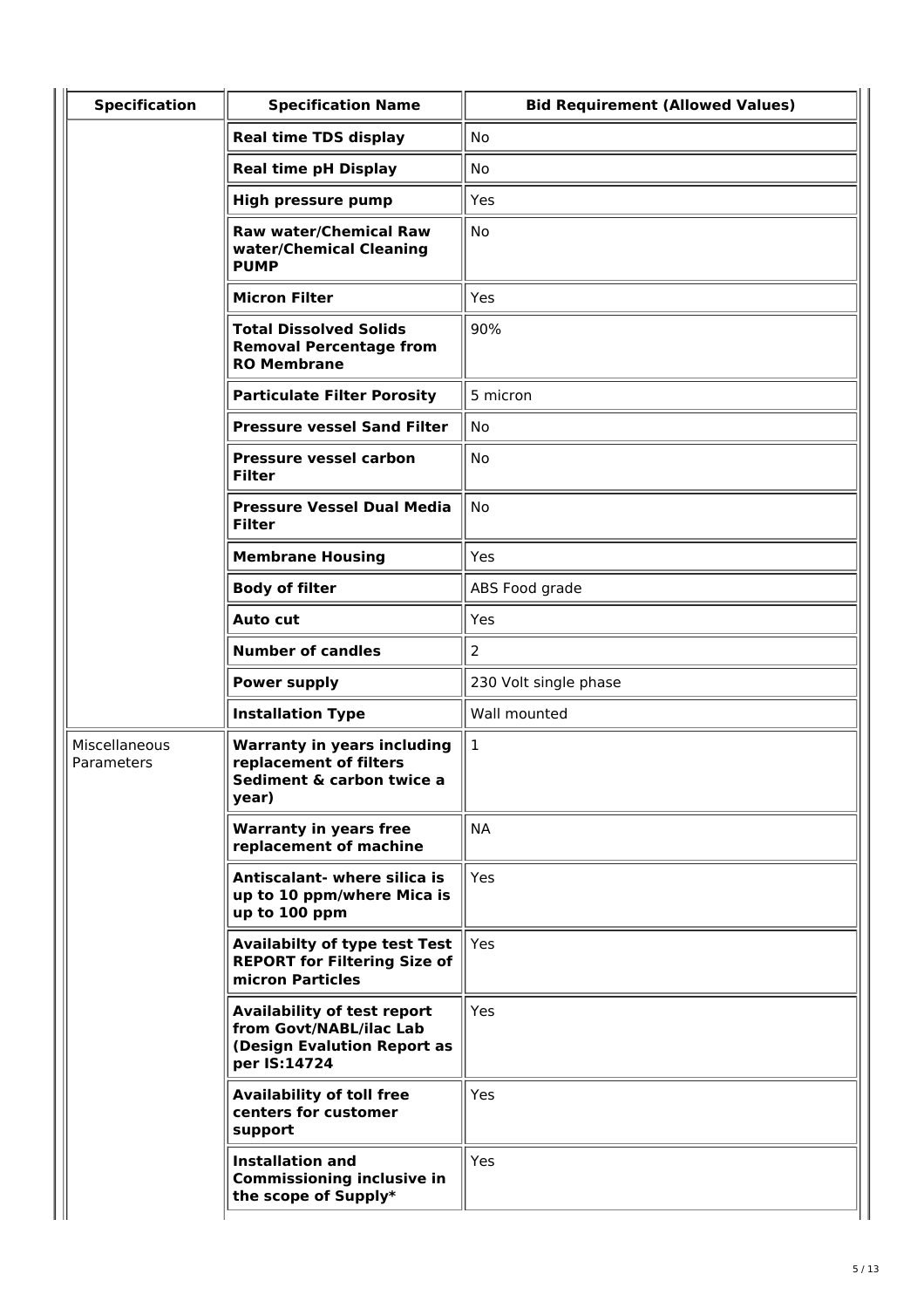| <b>Specification</b> | <b>Specification Name</b>                                                               | <b>Bid Requirement (Allowed Values)</b>                             |
|----------------------|-----------------------------------------------------------------------------------------|---------------------------------------------------------------------|
|                      | <b>Availability of NABL</b><br><b>Accredited Laboratory</b><br><b>Facility with OEM</b> | Yes                                                                 |
|                      | Inlet Pipe & Fitting from<br>raw water scorces to water<br>purification system          | suitable pipe and fitting to be provided by seller up to<br>15 feet |
|                      | Pipe & Fitting from Out let<br>to purified water tank                                   | To be arranged by seller (upto 15ft)                                |

## **Additional Specification Parameters - Potable Water Purification System Reverse Osmosis Or UV Based ( 85 pieces )**

| <b>Specification Parameter</b><br><b>Name</b> | <b>Bid Requirement (Allowed Values)</b>                                                                                                                   |
|-----------------------------------------------|-----------------------------------------------------------------------------------------------------------------------------------------------------------|
| Il Installation                               | Uninstallation of existing Water Purifier and Installation of new purifier in 85<br>$\parallel$ residential quarters at five different locations in Patna |

\* Bidders offering must also comply with the additional specification parameters mentioned above.

## **Consignees/Reporting Officer and Quantity**

| S.No. | Consignee/Reporti<br>ng Officer | <b>Address</b>                                                                           | Quantity | <b>Delivery Days</b> |  |
|-------|---------------------------------|------------------------------------------------------------------------------------------|----------|----------------------|--|
|       | Kameshwar Singh                 | 800001, Maurya Lok Complex,<br>Block "B", 4th and 5th Floor,<br>Dak Bungalow Road, Patna | l 85     | 15                   |  |

## **Buyer added Bid Specific Additional Scope of Work**

| S.No. | <b>Document Title</b> | <b>Description</b>                  | Applicable i.r.o. Items                                                 |  |
|-------|-----------------------|-------------------------------------|-------------------------------------------------------------------------|--|
|       | Buy Back<br>View      | Buy Back of existing water purifier | Detable Water Purification<br>System Reverse Osmosis Or UV<br>Based(85) |  |

The uploaded document only contains Buyer specific Additional Scope of Work and / or Drawings for the bid items added with due approval of Buyer's competent authority. Buyer has certified that these additional scope and drawings are **generalized and would not lead to any restrictive bidding.**

# **Buyer Added Bid Specific Terms and Conditions**

1. **Generic**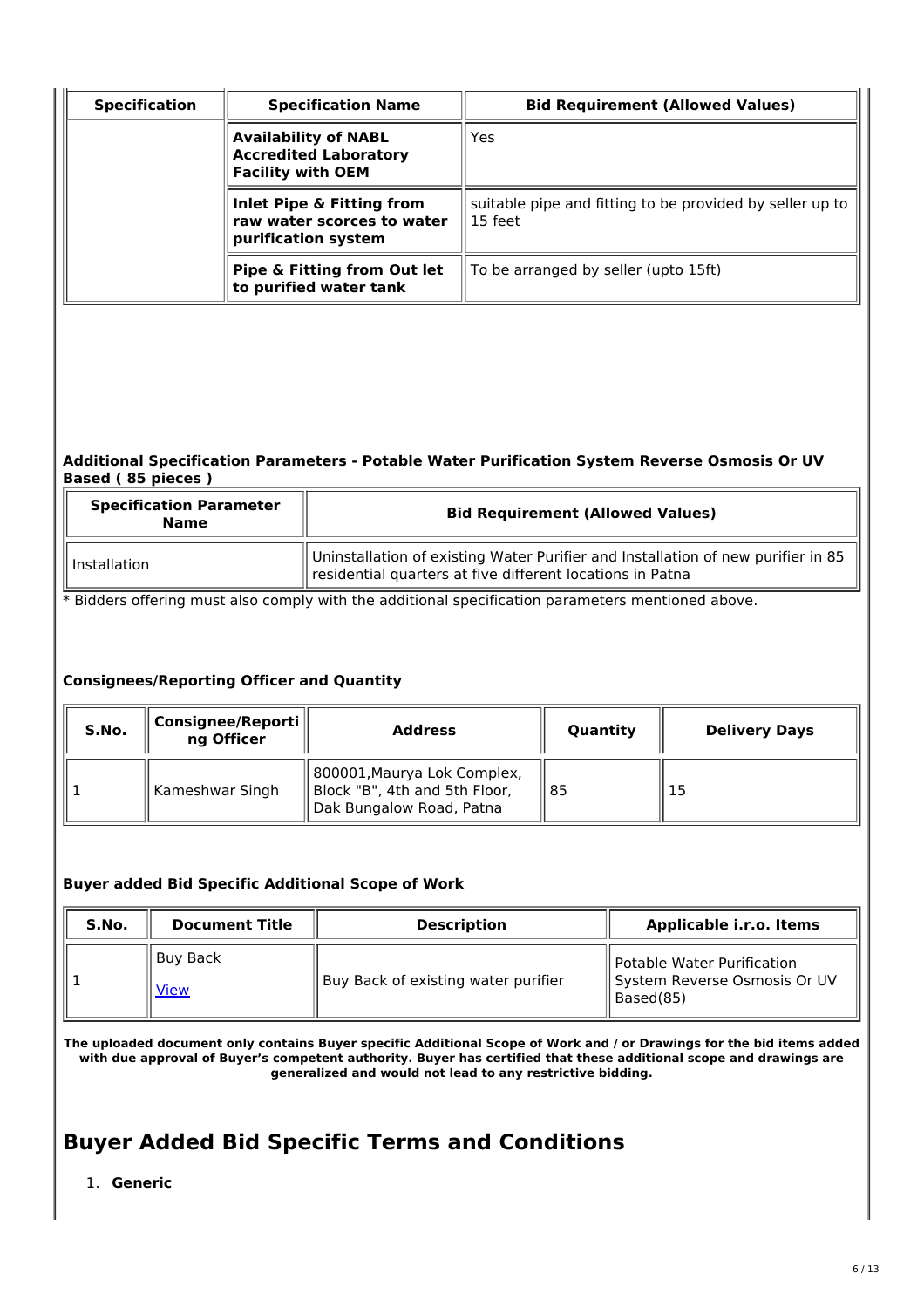Actual delivery (and Installation & Commissioning (if covered in scope of supply)) is to be done at following address LOCATION NO. 1: NABARD SADAN EXHIBITION ROAD NEAR HOTEL REPUBLIC PATNA-800001 LOCATION NO. 2: NABARD VIHAR PUNAICHAK PATNA-800023 LOCATION NO. 3: NABARD STAFF QUARTERS KHAJPURA PATNA LOCATION NO. 4: NABARD OFFICERS QUARTERS JAGAT APARTMENT BANK ROAD PATNA LOCAIION 5: NABARD REGIONAL OFFICE B BLOCK MAURYALOK COMPLEX PATNA .

## 2. **Generic**

**Bidder financial standing:** The bidder should not be under liquidation, court receivership or similar proceedings, should not be bankrupt. Bidder to upload undertaking to this effect with bid.

#### 3. **Generic**

Bidders shall quote only those products in the bid which are not obsolete in the market and has at least 7 years residual market life i.e. the offered product shall not be declared end-of-life by the OEM before this period.

## 4. **Generic**

Bidders are advised to check applicable GST on their own before quoting. Buyer will not take any responsibility in this regards. GST reimbursement will be as per actuals or as per applicable rates (whichever is lower), subject to the maximum of quoted GST %.

#### 5. **Generic**

**Consortium:** In case of Contracts, wherein the seller alone does not have necessary expertise, the seller can form consortium with other sellers for submission of the bid, with one of the consortium company as leader. However, each and every member of the consortium shall be equally responsible for the complete execution of the project contract. An undertaking to this effect is to be uploaded with bid.

## 6. **Generic**

Data Sheet of the product(s) offered in the bid, are to be uploaded along with the bid documents. Buyers can match and verify the Data Sheet with the product specifications offered. In case of any unexplained mismatch of technical parameters, the bid is liable for rejection.

#### 7. **Generic**

**End User Certificate:** Wherever Bidders are insisting for End User Certificate from the Buyer, same shall be provided in Buyer's standard format only.

#### 8. **Generic**

Experience Criteria: The Bidder or its OEM {themselves or through reseller(s)} should have regularly, manufactured and supplied same or similar Category Products to any Central / State Govt Organization / PSU / Public Listed Company for 3 years before the bid opening date. Copies of relevant contracts to be submitted along with bid in support of having supplied some quantity during each of the year. In case of bunch bids, the primary product having highest value should meet this criterion.

#### 9. **Generic**

For hazardous chemical/item, all precautionary measure as per regulation from the point of transportation/ handling/ storage/ safety/ health/ environment to be undertaken/ specified before dispatch. During dispatch, proper symbol for the hazard/ MSDS/ Batch No./ date of manufacturing/ Gross Weight/ Net Weight/ shelf Life etc are to be written/ printed/ pasted on the body of the packing.

## 10. **Generic**

Installation, Commissioning, Testing, Configuration, Training (if any - which ever is applicable as per scope of supply) is to be carried out by OEM / OEM Certified resource or OEM authorised Reseller.

#### 11. **Generic**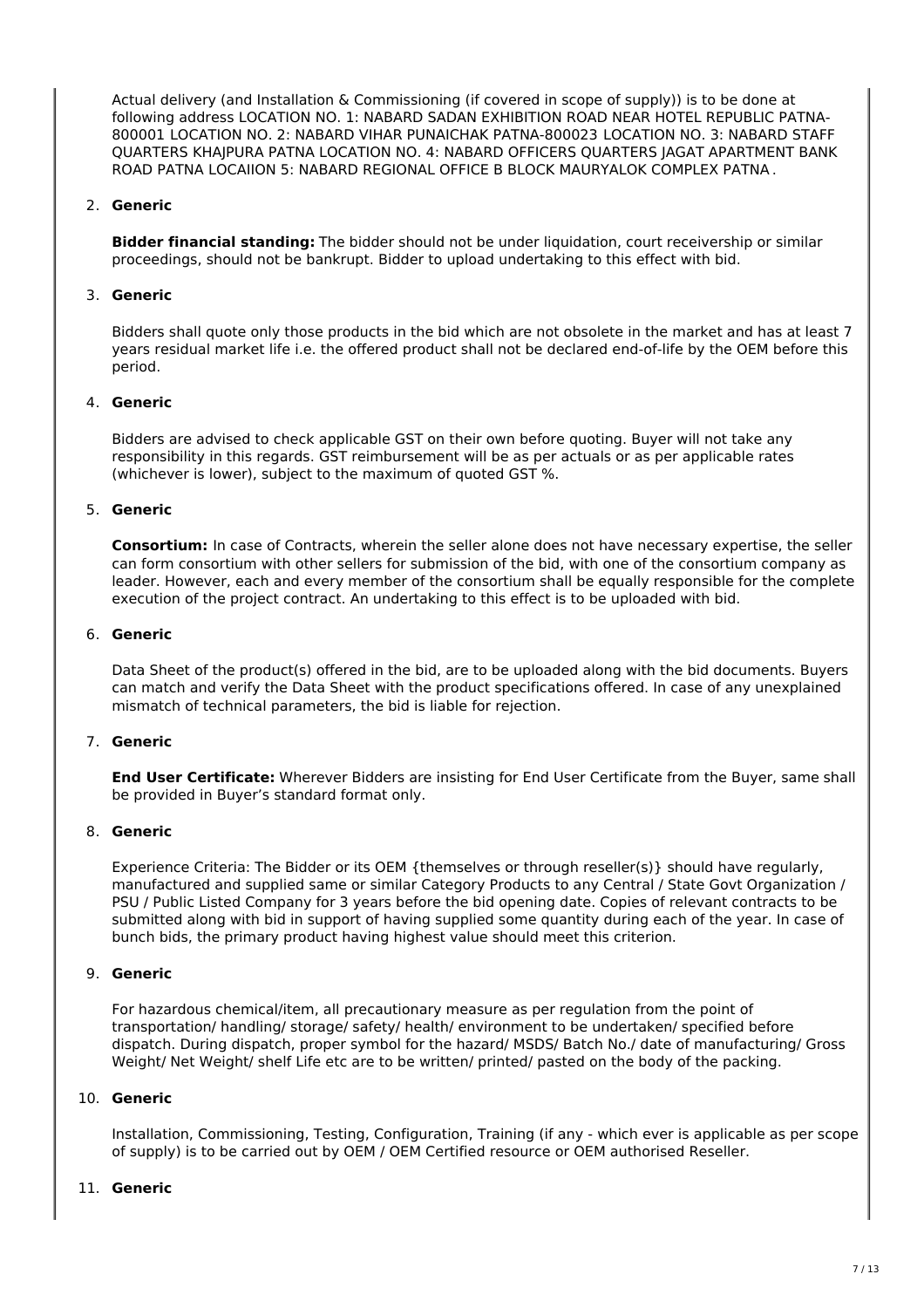IT equipment shall be IPv6 ready from day one.

## 12. **Generic**

Malicious Code Certificate:

The seller should upload following certificate in the bid:-

(a) This is to certify that the Hardware and the Software being offered, as part of the contract, does not contain Embedded Malicious code that would activate procedures to :-

- (i) Inhibit the desires and designed function of the equipment.
- (ii) Cause physical damage to the user or equipment during the exploitation.
- (iii) Tap information resident or transient in the equipment/network.

(b) The firm will be considered to be in breach of the procurement contract, in case physical damage, loss of information or infringements related to copyright and Intellectual Property Right (IPRs) are caused due to activation of any such malicious code in embedded software.

## 13. **Generic**

Supplier shall ensure that the Invoice is raised in the name of Consignee with GSTIN of Consignee only.

## 14. **Generic**

**Shelf Life:** The Product to be supplied must have minimum 7 YEARS Shelf Life. On the date of supply, minimum 5 usable shelf life should be available / balance.

## 15. **Generic**

The successful bidder has to supply all essential accessories required for the successful installation and commissioning of the goods supplied. Besides standard accessories as per normal industry practice, following accessories must be part of supply and cost should be included in bid price: YES.

#### 16. **Generic**

1. The Seller shall not assign the Contract in whole or part without obtaining the prior written consent of buyer.

2. The Seller shall not sub-contract the Contract in whole or part to any entity without obtaining the prior written consent of buyer.

3. The Seller shall, notwithstanding the consent and assignment/sub-contract, remain jointly and severally liable and responsible to buyer together with the assignee/ sub-contractor, for and in respect of the due performance of the Contract and the Sellers obligations there under.

## 17. **Generic**

The seller is required to print logo as per buyer's requirement.

## 18. **Generic**

**Upload Manufacturer authorization:** Wherever Authorised Distributors are submitting the bid, Manufacturers Authorisation Form (MAF)/Certificate with OEM details such as name, designation, address, e-mail Id and Phone No. required to be furnished along with the bid.

## 19. **Generic**

WORLD BANK TERMS AND CONDITIONS: Special Terms and Conditions as defined by world bank at click here will also be applicable. APPLICABLE ONLY IN CASE OF WORLD BANK FUNDED PROJECTS.

#### 20. **Generic**

Without prejudice to Buyer's right to price adjustment by way of discount or any other right or remedy available to Buyer, Buyer may terminate the Contract or any part thereof by a written notice to the Seller, if:

i) The Seller fails to comply with any material term of the Contract.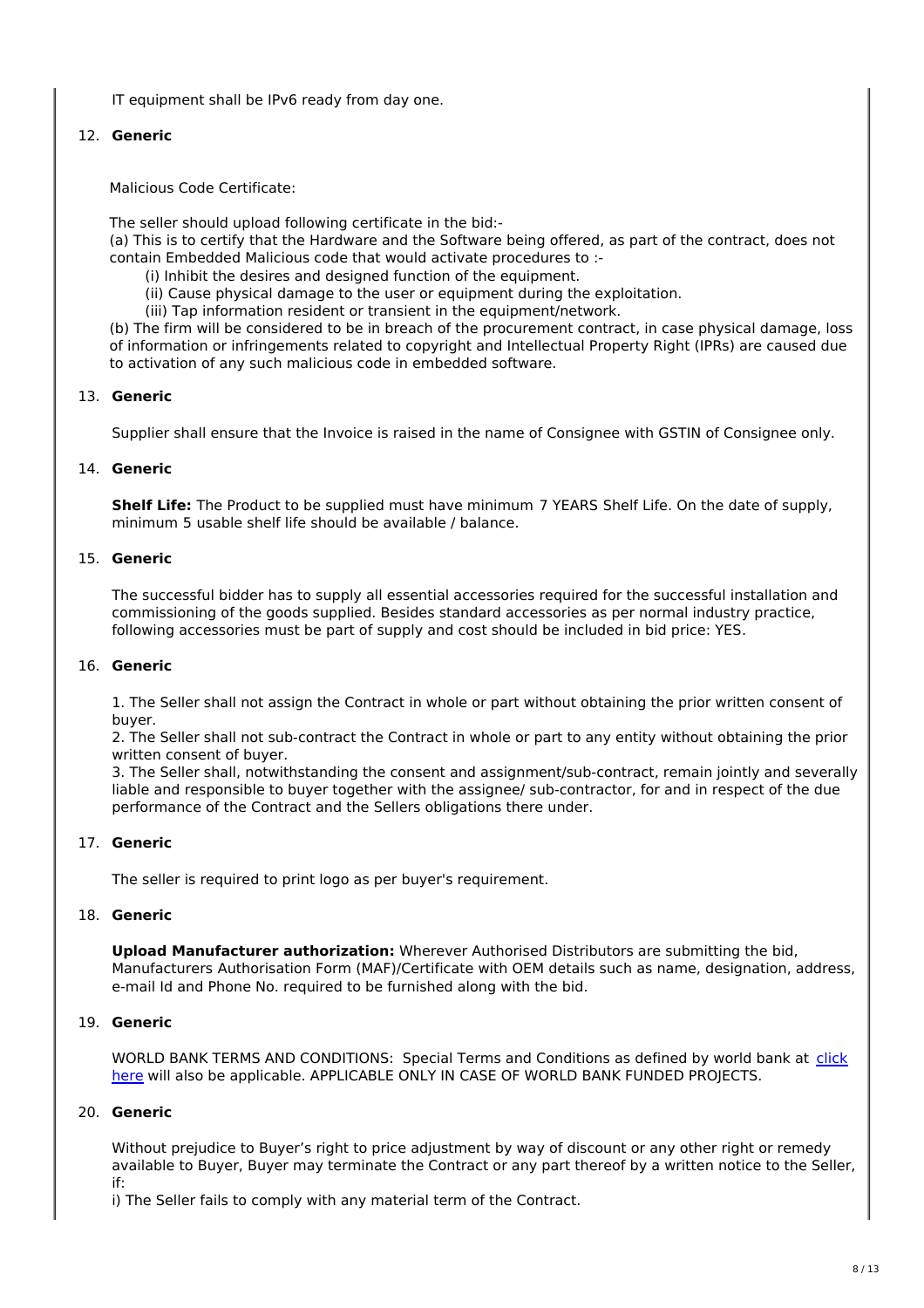ii) The Seller informs Buyer of its inability to deliver the Material(s) or any part thereof within the stipulated Delivery Period or such inability otherwise becomes apparent.

iii) The Seller fails to deliver the Material(s) or any part thereof within the stipulated Delivery Period and/or to replace/rectify any rejected or defective Material(s) promptly.

iv) The Seller becomes bankrupt or goes into liquidation.

v) The Seller makes a general assignment for the benefit of creditors.

vi) A receiver is appointed for any substantial property owned by the Seller.

vii) The Seller has misrepresented to Buyer, acting on which misrepresentation Buyer has placed the Purchase Order on the Seller.

## 21. **Generic**

While generating invoice in GeM portal, the seller must upload scanned copy of GST invoice and the screenshot of GST portal confirming payment of GST.

#### 22. **OEM**

IMPORTED PRODUCTS: In case of imported products, OEM or Authorized Seller of OEM should have a registered office in India to provide after sales service support in India. The certificate to this effect should be submitted.

## 23. **Turnover**

Bidder Turn Over Criteria: The minimum average annual financial turnover of the bidder during the last three years, ending on 31st March of the previous financial year, should be as indicated in the bid document. Documentary evidence in the form of certified Audited Balance Sheets of relevant periods or a certificate from the Chartered Accountant / Cost Accountant indicating the turnover details for the relevant period shall be uploaded with the bid. In case the date of constitution / incorporation of the bidder is less than 3 year old, the average turnover in respect of the completed financial years after the date of constitution shall be taken into account for this criteria.

#### 24. **Turnover**

OEM Turn Over Criteria: The minimum average annual financial turnover of the OEM of the offered product during the last three years, ending on 31st March of the previous financial year, should be as indicated in the bid document. Documentary evidence in the form of certified Audited Balance Sheets of relevant periods or a certificate from the Chartered Accountant / Cost Accountant indicating the turnover details for the relevant period shall be uploaded with the bid. In case the date of constitution / incorporation of the OEM is less than 3 year old, the average turnover in respect of the completed financial years after the date of constitution shall be taken into account for this criteria. In case of bunch bids, the OEM of CATEGORY RELATED TO primary product having highest bid value should meet this criterion.

## 25. **Service & Support**

Availability of Service Centres: Bidder/OEM must have a Functional Service Centre in the State of each Consignee's Location in case of carry-in warranty. (Not applicable in case of goods having on-site warranty). If service center is not already there at the time of bidding, successful bidder / OEM shall have to establish one within 30 days of award of contract. Payment shall be released only after submission of documentary evidence of having Functional Service Centre.

## 26. **Service & Support**

Dedicated /toll Free Telephone No. for Service Support : BIDDER/OEM must have Dedicated/toll Free Telephone No. for Service Support.

## 27. **Service & Support**

Escalation Matrix For Service Support : Bidder/OEM must provide Escalation Matrix of Telephone Numbers for Service Support.

#### 28. **Warranty**

Bidder / OEM has to give an undertaking that after expiry of warranty period, it will provide AMC Service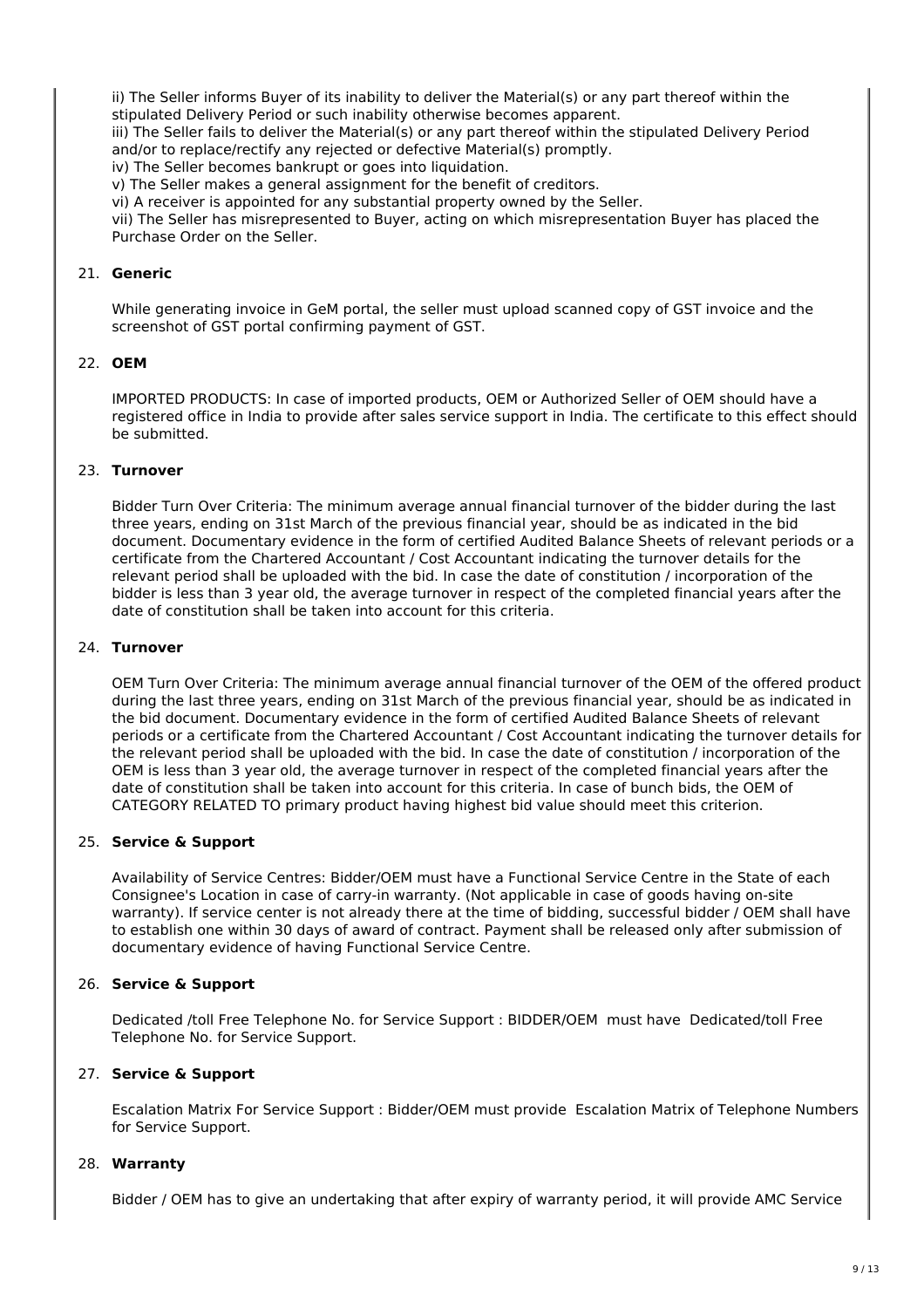for next 3 years for the offered products at the rate not more than 10 % of contract price per annum. Buyer reserves the right to enter into an AMC agreement ( covering preventive maintenance and servicing)with the Successful Bidder / OEM after expiry of the Warranty period at rate as mentioned above and the payment for the AMC charges would be made Quarterly after rendering of the AMC Services of the relevant AMC period. Performance Security of the successful bidder shall be forfeited if it fails to accept the AMC contract when called upon by the buyer. The original Performance Security of contract will be returned only after submission and verification of AMC Performance Security for 10% of total AMC value valid up to AMC period plus 2 months (if there is no other claim). (Undertaking of acceptance to be uploaded with bid).

## 29. **Warranty**

Bidder / OEM has to give an undertaking that after expiry of warranty period, it will provide Comprehensive Maintenance Service for next 3 years for the offered products at the rate not more than 15 % of contract price per annum. Buyer reserves the right to enter into a CMC agreement with the Successful Bidder / OEM after expiry of the Warranty period at above mentioned rate and the payment for the CMC charges would be made Quarterly after rendering of the CMC Services of the relevant CMC period. Performance Security of the successful bidder shall be forfeited if it fails to accept the CMC contract when called upon by the buyer. CMC would include cost of NOT MORE THAN 15% (Upload the undertaking). The original Performance Security of contract will be returned only after submission and verification of AMC Performance Security for 10% of total CMC value valid up to CMC period plus 2 months (if there is no other claim).

#### 30. **Warranty**

Warranty period of the supplied products shall be as given in specifications from the date of final acceptance of goods or after completion of installation, commissioning & testing of goods (if included in the scope of supply), at consignee location. OEM Warranty certificates must be submitted by Successful Bidder at the time of delivery of Goods. The seller should guarantee the rectification of goods in case of any break down during the guarantee period. Seller should have well established Installation, Commissioning, Training, Troubleshooting and Maintenance Service group in INDIA for attending the after sales service. Details of Service Centres near consignee destinations are to be uploaded along with the bid.

#### 31. **Warranty**

Over and above the normal Warranty terms as per GeM GTC, the successful bidder / OEM shall have to provide Comprehensive Warranty during the entire Standard warranty period as per contract. : The comprehensive warranty shall be covering the following scope ALL PARTS (Upload an undertaking with the bid confirming compliance by the bidder if Bidder is taking onus of this compliance. In case OEM is taking onus of this compliance, OEM undertaking is to be uploaded along with Bidder undertaking)

#### 32. **Warranty**

Successful bidder will have to ensure that adequate number of dedicated technical service personals / engineers are designated / deployed for attending to the Service Request in a time bound manner and for ensuring Timely Servicing / rectification of defects during warranty period, as per Service level agreement indicated in the relevant clause of the bid.

### 33. **Warranty**

Timely Servicing / rectification of defects during warranty period: After having been notified of the defects / service requirement during warranty period, Seller has to complete the required Service / Rectification within 3 days time limit. If the Seller fails to complete service / rectification with defined time limit, a penalty of 0.5% of Unit Price of the product shall be charged as penalty for each week of delay from the seller. Seller can deposit the penalty with the Buyer directly else the Buyer shall have a right to recover all such penalty amount from the Performance Security (PBG).Cumulative Penalty cannot exceed more than 10% of the total contract value after which the Buyer shall have the right to get the service / rectification done from alternate sources at the risk and cost of the Seller besides forfeiture of PBG. Seller shall be liable to re-imberse the cost of such service / rectification to the Buyer.

#### 34. **Forms of EMD and PBG**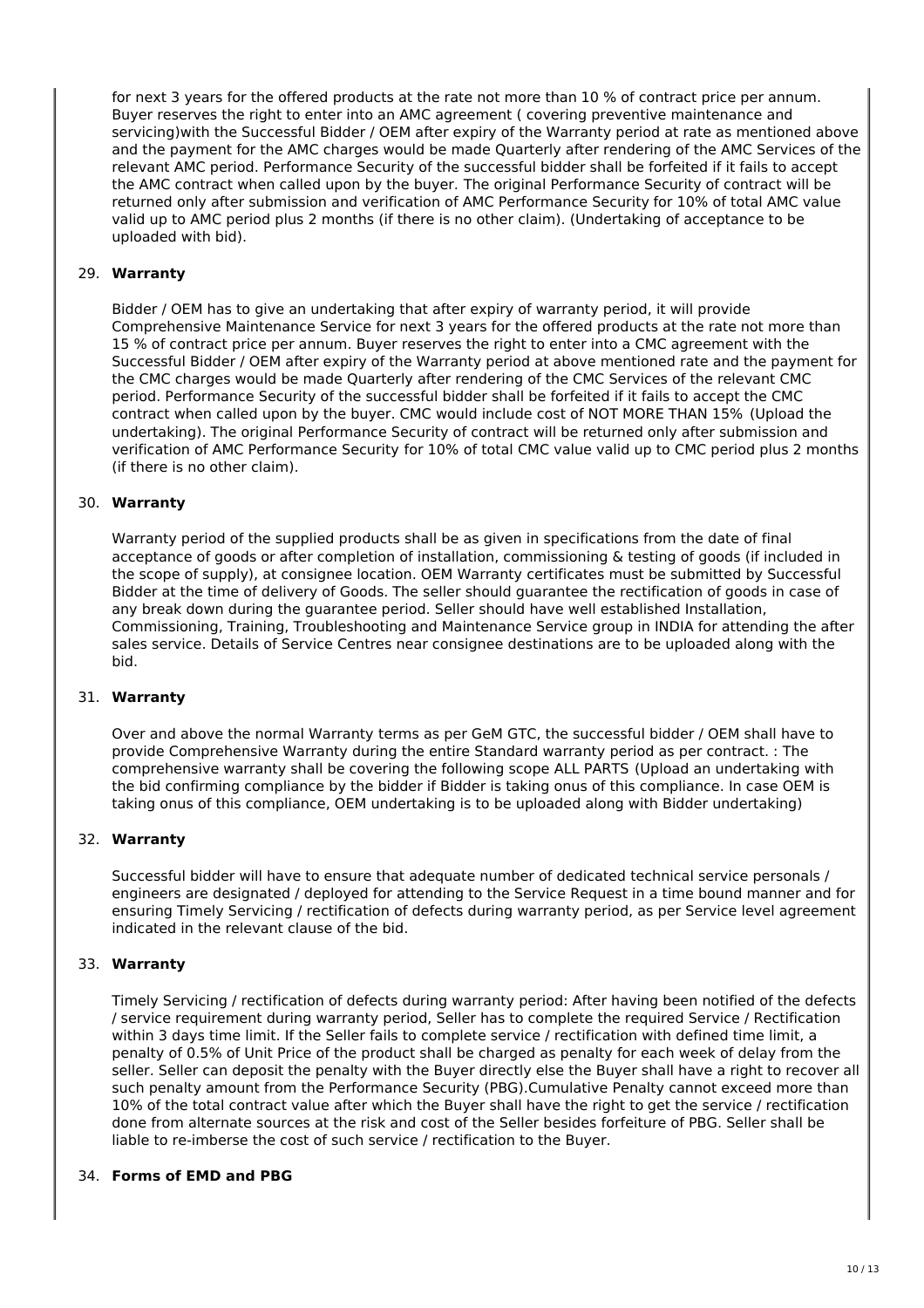Bidders can also submit the EMD with Payment online through RTGS / internet banking in Beneficiary name NATIONAL BANK FOR AGRICULTURE AND RURAL DEVELOPMENT Account No. NABADMN25 IFSC Code NBRD0000002 Bank Name NABARD Branch address HEAD OFFICE MUMBAI. Bidder to indicate bid number and name of bidding entity in the transaction details field at the time of online transfer. Bidder has to upload scanned copy / proof of the Online Payment Transfer along with bid.

## 35. **Forms of EMD and PBG**

Successful Bidder can submit the Performance Security in the form of Payment online through RTGS / internet banking also (besides PBG which is allowed as per GeM GTC). On-line payment shall be in Beneficiary name NATIONAL BANK FOR AGRICULTURE AND RURAL DEVELOPMENT Account No. NABADMN25 IFSC Code NBRD00002 Bank Name NABARD Branch address HEAD OFFICE MUMBAI. Successful Bidder to indicate Contract number and name of Seller entity in the transaction details field at the time of on-line transfer. Bidder has to upload scanned copy / proof of the Online Payment Transfer in place of PBG within 15 days of award of contract.

## 36. **Financial Criteria**

**NET WORTH:** Net Worth of the OEM should be positive as per the last audited financial statement.

## 37. **Past Project Experience**

For fulfilling the experience criteria any one of the following documents may be considered as valid proof for meeting the experience criteria:

a. Purchase Order copy along with Invoice(s) with self-certification by the bidder that supplies against the invoices have been executed.

b. Execution certificate by client with order value.

c. Any other document in support of order execution like Third Party Inspection release note, etc.

#### 38. **Past Project Experience**

The Bidder / OEM {themselves or through reseller(s)}, should have executed project for supply and installation / commissioning of same or similar Category Products during preceding 3 financial years (i.e. current year and three previous financial years) as on opening of bid, as per following criteria:

(i) Single order of at least 35% of estimated bid value; or

(ii) Two orders of at least 20% each of estimated bid value; or

(iii) Three orders of at least 15% each of estimated bid value.

Satisfactory Performance certificate issued by respective Buyer Organization for the above Orders should be uploaded with bid. In case of bunch bids, the Category related to primary product having highest bid value should meet this criterion

#### 39. **Purchase Preference (State)**

Procurement under this bid is reserved for purchase from Micro and Small Enterprises from the State of Bid Inviting Authority whose credentials are validated online through Udyog Aadhaar for that product category. If the bidder wants to avail the reservation benefit, the bidder must be the manufacturer of the offered product in case of bid for supply of goods. Traders are excluded from the purview of Public Procurement Policy for Micro and Small Enterprises. In respect of bid for Services, the bidder must be the Service provider of the offered Service. Relevant documentary evidence in this regard shall be uploaded along with the bid in respect of the offered product or service.

#### 40. **Purchase Preference (State)**

Purchase preference to Micro and Small Enterprises (MSEs) from the State of Bid Inviting Authority : Purchase preference will be given to MSEs as Micro and Small Enterprises from the State of Bid inviting Authority whose credentials are validated online through Udyog Aadhaar for that product category. If the bidder wants to avail the Purchase preference, the bidder must be the manufacturer of the offered product in case of bid for supply of goods. Traders are excluded from the purview of Public Procurement Policy for Micro and Small Enterprises. In respect of bid for Services, the bidder must be the Service provider of the offered Service. Relevant documentary evidence in this regard shall be uploaded along with the bid in respect of the offered product or service. If L-1 is not an MSE and MSE Seller (s) has/have quoted price within L-1+ 5 % of margin of purchase preference /price band defined in relevant policy,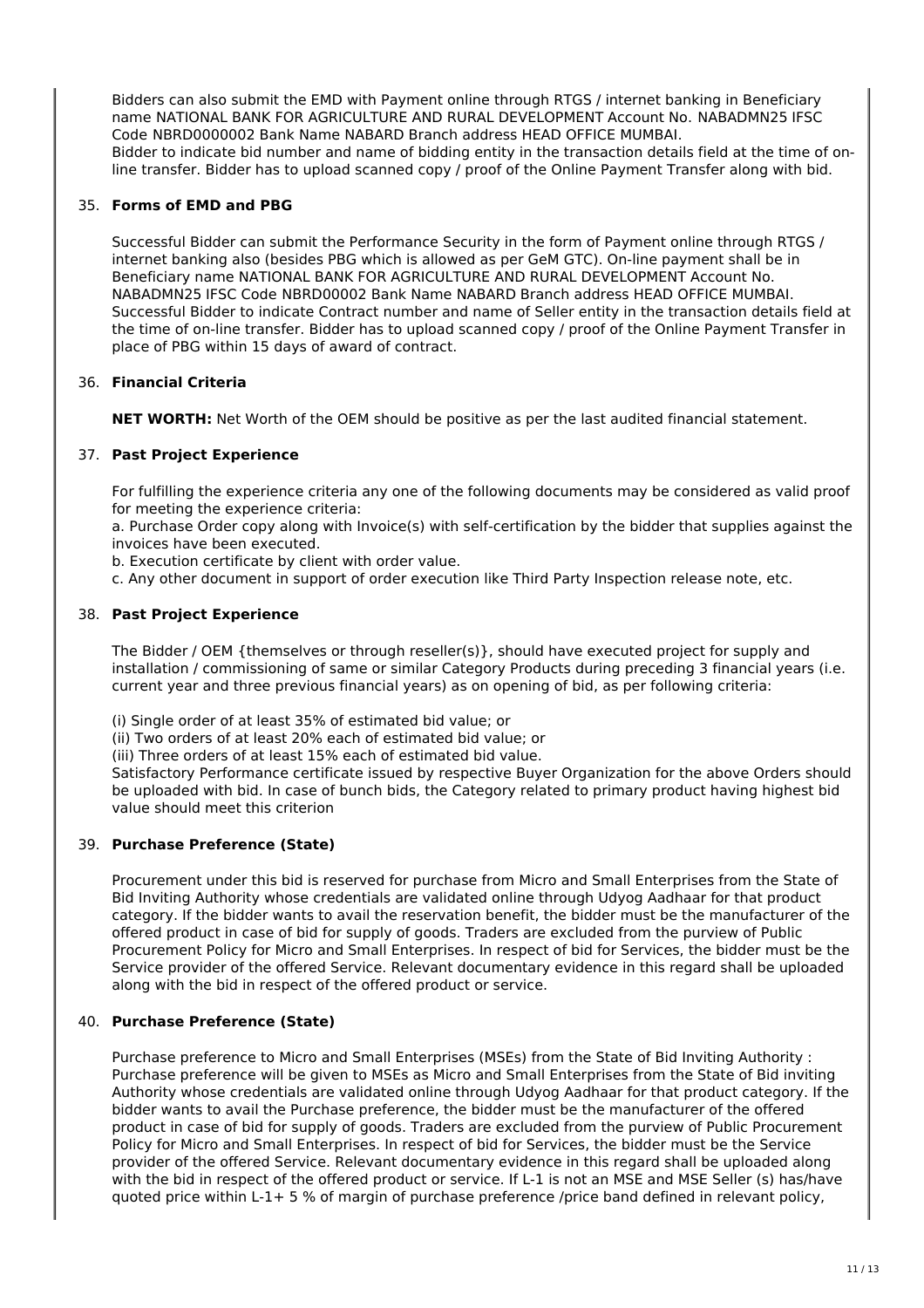such Seller shall be given opportunity to match L-1 price and contract will be awarded for percentage of 5% of total value as defined/ decided in relevant policy.

## 41. **Buyback for Non PFMS / Non GPA**

## Buyback for Non PFMS/Non GPA:

1. GST will apply on the value of buyback and separate invoice is to be prepared by Government buyer/Consignee for buyback items offline outside the GeM system. Vendor should work out input credit for that GST applicable on the buy back while quoting the product/services.

2. Input GST Credit consideration by seller- seller shall offer the prices in the bid by the total amount of new goods including GST- total amount of old goods quoted by the firm excluding GST. This is because GST charged by buyer on buy-back value will be available for full ITC (input tax credit) on the hands of bidder. Therefore, for the purpose of quoting in the bid and evaluation, value as quoted by the bidder (excluding any GST on buy back) as indicated in column G below will be considered. Illustrative examples for bidders are as under for understanding of the seller.

| Excel sheet for explanation to Buyback ATC                                                                                                  |                           |                                                                                                             |                                                                  |                                             |                                                                               |                                                                                                        |                                                                     |  |  |  |
|---------------------------------------------------------------------------------------------------------------------------------------------|---------------------------|-------------------------------------------------------------------------------------------------------------|------------------------------------------------------------------|---------------------------------------------|-------------------------------------------------------------------------------|--------------------------------------------------------------------------------------------------------|---------------------------------------------------------------------|--|--|--|
| ls<br> n <br>۱o                                                                                                                             | Cost<br>оf<br>Good<br>(A) | %age of GST on<br><b>Fresh Good as</b><br><b>Fresh considered by seller</b><br>at the time of quote<br>(B). | <b>GST</b><br><b>Amount</b><br><b>on</b><br>Fresh<br>Good<br>(C) | Cost<br>of<br>$B$ uyba<br>ck<br>item<br>(D) | %age of GST on<br><b>Buyback items</b><br>(E) as fixed by<br>buyer in the bid | <b>GST Amount on</b><br><b>Buyback item (F) as</b><br>applicable at the<br>time of invoice by<br>buyer | <b>Quote of</b><br>the<br><b>Bidder</b><br>$(G =$<br>${A+C-$<br>D}) |  |  |  |
|                                                                                                                                             | 100                       | 28                                                                                                          | 28                                                               | 20                                          | 8                                                                             | 1.6                                                                                                    | 108                                                                 |  |  |  |
| 2                                                                                                                                           | 100                       | 9                                                                                                           | 9                                                                | 20                                          | 8                                                                             | 1.6                                                                                                    | 89                                                                  |  |  |  |
|                                                                                                                                             | 110                       | 10                                                                                                          | 11                                                               | 24                                          | 8                                                                             | 1.92                                                                                                   | 97                                                                  |  |  |  |
| Seller after the award of the GeM contract, will indicate all column A to G which will not alter their quoted<br>price indicated in Colum-G |                           |                                                                                                             |                                                                  |                                             |                                                                               |                                                                                                        |                                                                     |  |  |  |

3. Successful lowest bidder has to provide detailed cost break up of tendered items as well as buy back items separately after award of contract through email to the government buyer/consignee.

4. The seller of new item /service provider shall deposit the cost of invoiced buy back item with GST to the buyer for allowing seller to lift up the material from the buyer/consignee premise.

5. Transportation of buy back items from buyer premises shall be arranged by the seller itself without any extra cost.

6. Government Buyer organisation /consignee will issue invoice of buy back items to the seller at the cost of buyback to be indicated to the buyer by the seller offline after receipt of order. This in no case will modify the bid in any manner.

7. The seller will be entirely responsible for the safe disposal of old items without affecting the environment in any manner as per prevailing statutory rules and Act/ law of the land.

8. The seller may visit the site and inspect the condition of buy back item in advance before quoting for the bid.

9. Receipt of payment by the buyer for Old items and invoicing by buyer will be out of GeM portal. 10. Government Buyer will upload the details of old goods along with the bid in the corrigendum with minimum price.

11. If the minimum price (Optional) is indicated and sellers of new item who are not agreeing to take back the old item at equal to or above that minimum price should not participate in the bid.

12. In case they participate into the bid and afterwards indicates the price of old goods, less than the minimum price shown by Government Buyer in corrigendum, EMD of the bidder will be forfeited.

13. Item Details Consignee wise will be indicated in the corrigendum like -

- 1. Consignee wise
- 2. Item Description
- 3. Serial Number
- 4. Model
- 5. Brand
- 6. Year of manufacturing
- 7. Purchased on
- 8. Age
- 9. Size, Rating, Designation
- 10. Quantity
- 11. Min price (Optional)
- 12. Unit
- 13. Working Guidelines (/Functional/Non-Functional)